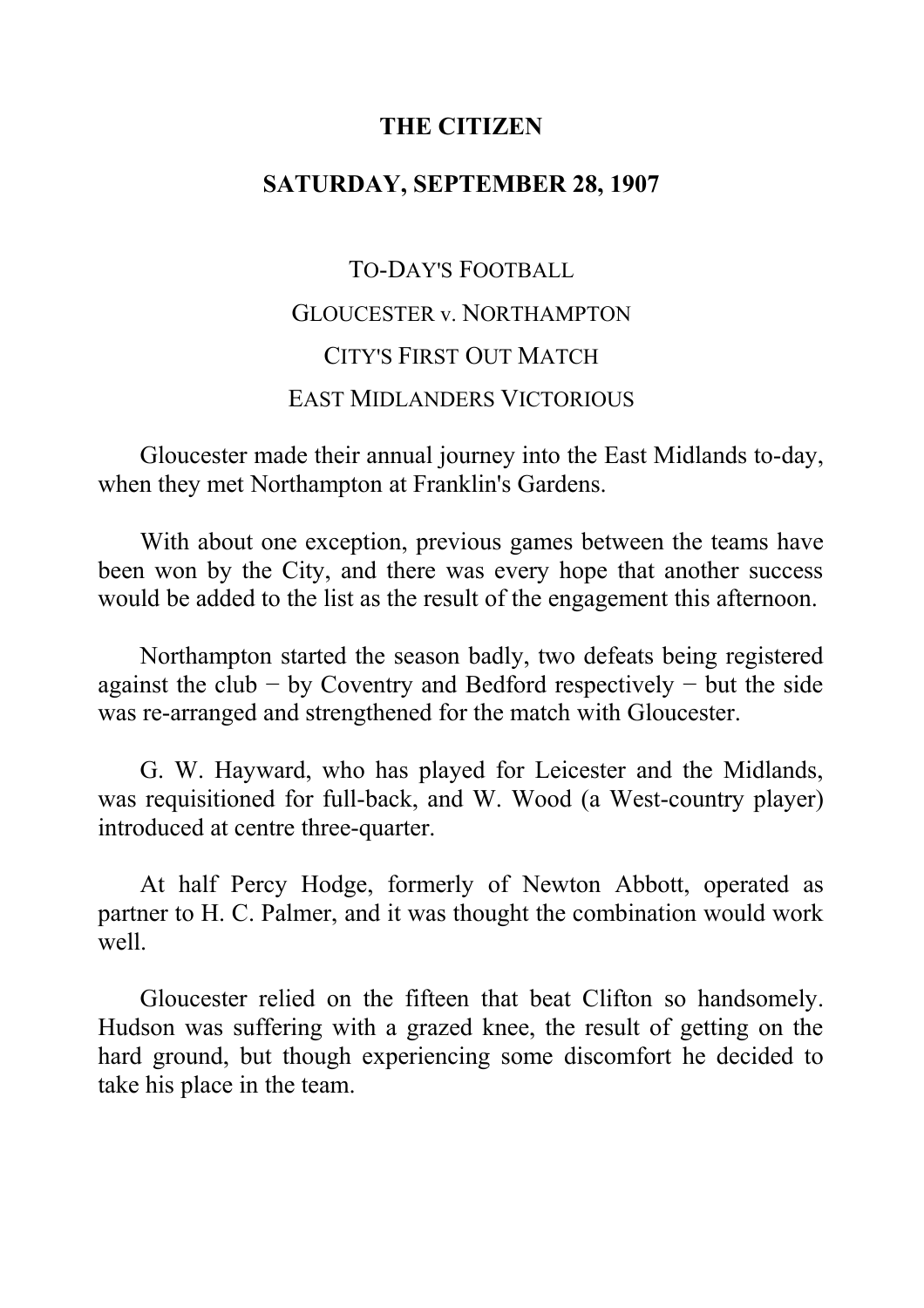Gloucester. − A. E. Wood, back; C. Smith, H. Smith, A. Hudson, F. Smith, three-quarter backs; D. R Gent, J. Stephens, half-backs; G. Vears (captain), W. Johns, B. Parham, F. Pegler, G. Matthews, J. Merchant, B. Quixley, D. Hollands, forwards.

Northampton. − G. Hayward, back; E. R. Mobbs, W. Wood, F. Coles, A. E. Edwards, three-quarter backs; P. Hodge and H. C. Palmer, half-backs; E. W. White, L. Skempton, J. W. Warren, A. Chalmers, J. L. Mash, H. Burke, W. Welsh, F. Pegley[*sic*], forwards.

Referee : Mr. C. Palmer (Bristol).

The weather was sweltering hot, but the attendance was fair when Northampton started, Mr. Nicholls (Leicester) being the referee.

The Gloucester forwards heeled from the first scrum, and a nice run by Hudson took the game to the home half. A free to Northampton cleared, but the City worked back through kicks by Stephens and Hollands. A clever dribble by Stephens gained further ground, but a combined rush by the East Midland forwards brought them to near midfield. Here Gent opened out, but Mobbs intercepted and raced away, Gloucester just saving in time.

The City cleared from a dangerous position, and H. Smith, following up, tackled Wood in possession. The Gloucester forwards rushed away, but Hayward made a daring save. A minute later the same player made a grand clearance under difficulties. Operations were fought out at midfield, where E. Palmer secured and made a nice opening. Wood continued the movement, and handing to Mobbs, the home captain ran over with a fine try, which Coles converted.

Gloucester re-started, and were soon hotly attacking, but Hayward cleared effectively. The City once had the line at their mercy, but a player failed to pick up, and the ball was turned to touch.

Soon afterwards, Wood (Gloucester) forced a minor with a drop at goal. On the restart Gloucester forced matters, and Stephens was nearly through.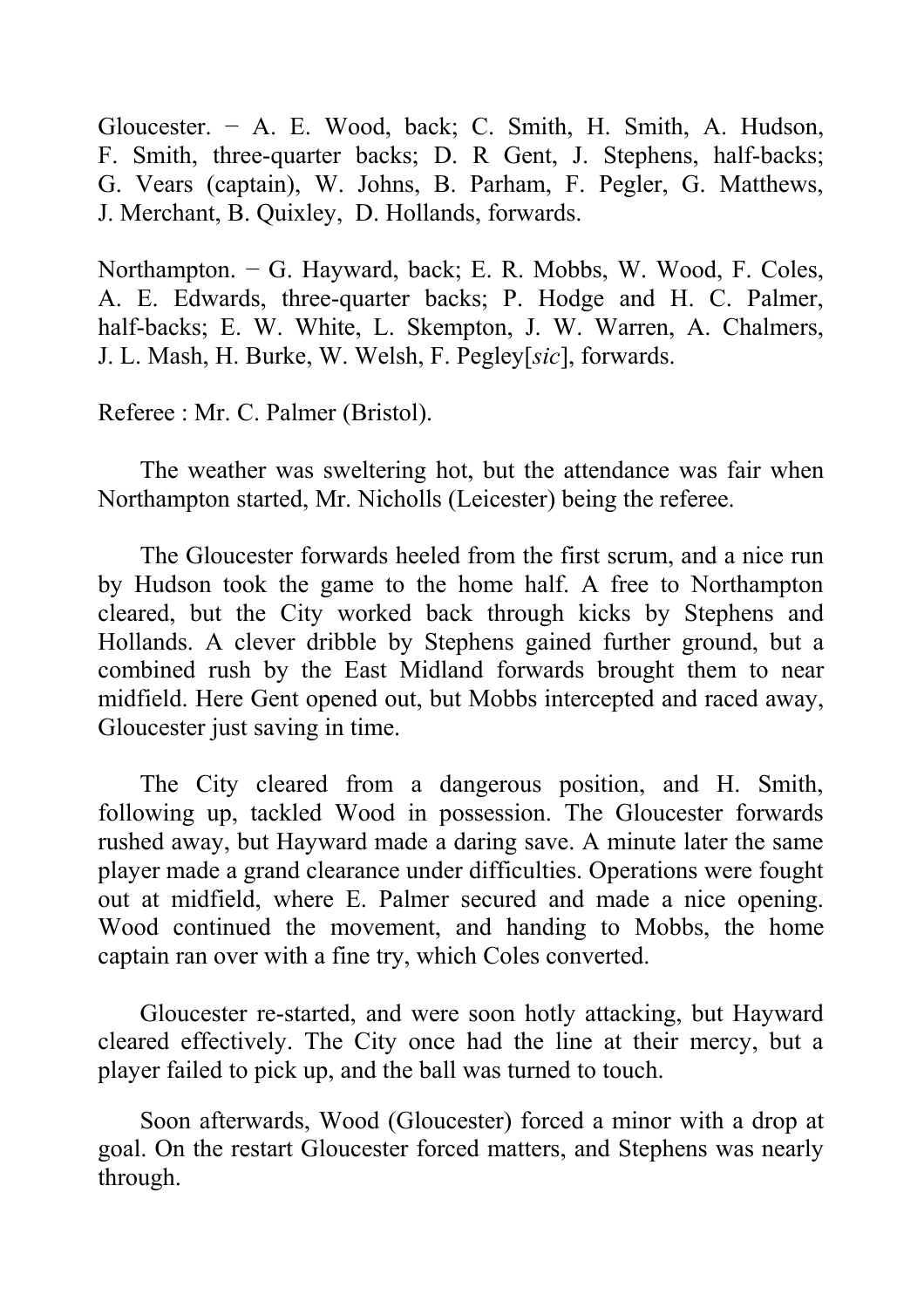Hayward was next collared on his line, and Northampton had an anxious time. With a useful burst the home team relieved slightly, but clever work between Gent, Stephens, Hudson, and C. Smith ended in the last-named scoring a corner try. Wood failed at goal. "Whacker" was knocked out in scoring, but was able to resume.

Stephens replied to the drop-out with a good punt, and Mobbs fumbling Gloucester were placed in a good position, the forwards nearly crossing in a body, and then Hudson missed a pass from C. Smith with a clear run in under the posts. This was a very bad mistake.

Ensuing play was exceptionally hot. Merchant and Vears shone for the City, who had another opening, but Coles stopped Hudson well. Palmer came away with a fine dribble for Northampton, but Gloucester checked in time. Then, in loose play, Wood gathered, and yielding to Mobbs, the latter outpaced C. Smith and crossed in the corner. Coles missed goal.

Northampton had the better of subsequent exchanges, and neat passing nearly let Edwards in. The Gloucester line was hotly assailed, and only grand saving by Wood prevented a score. Just before the interval, from a scrum five yards outside, the Northampton forwards rushed the ball over, and Pegby[*sic*] was credited with a try, which Coles failed to convert.

> HALF-TIME SCORE : Northampton ............... 1 goal 2 tries Gloucester ................................ 1 try

Vears resumed, and there being only a poor return play opened in the Northampton half. Wood changed the venue with a smart kick, and, following up, robbed his Gloucester namesake, though he was at once tackled. Gloucester were getting possession in the scrum, but Northampton, who were playing a wing forward, spoiled attempts at passing.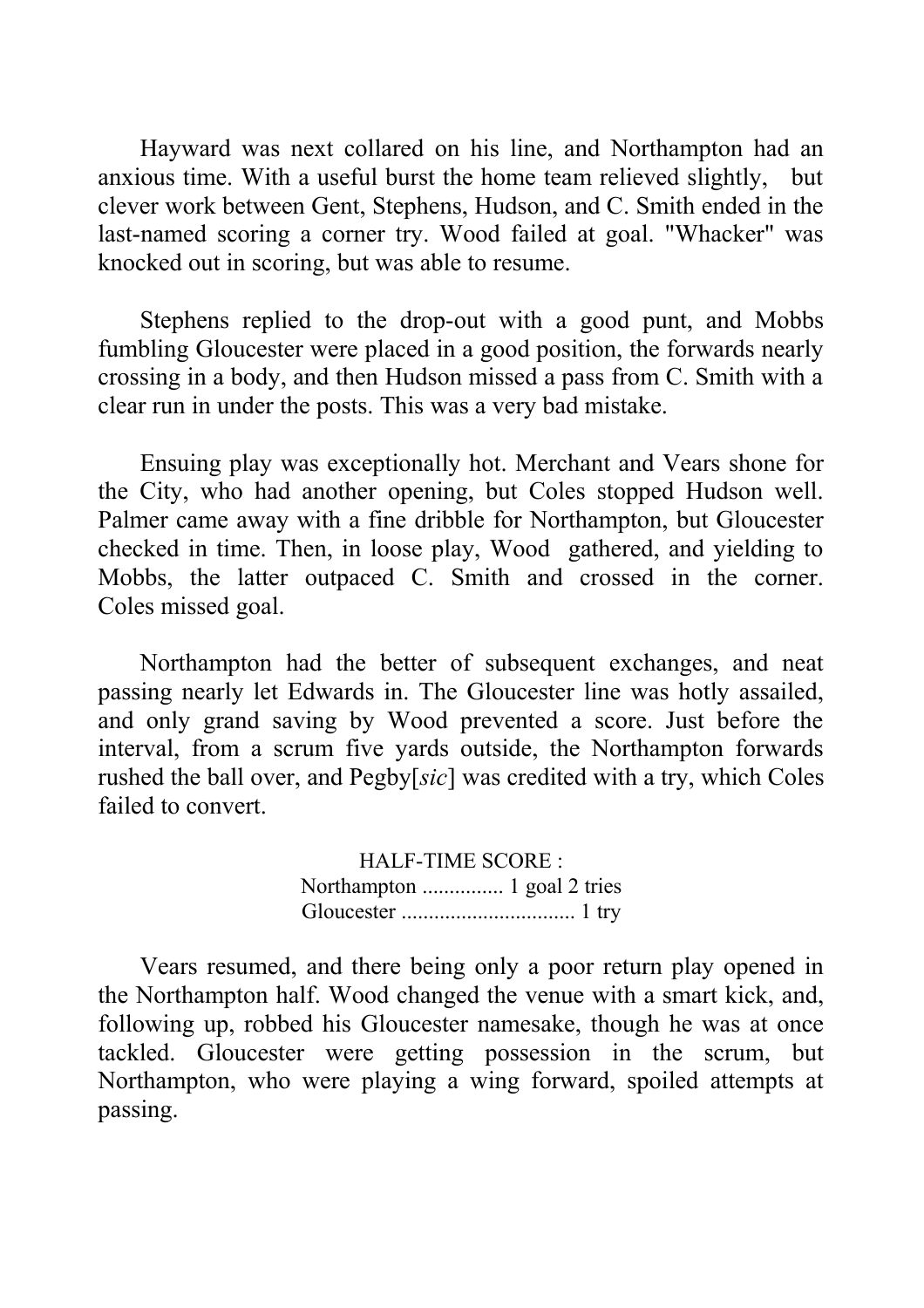Pegler sustained a cut head, and had to retire, but with a man short Gloucester had the better of the exchanges. Hubert Smith following up a kick collared Hayward, but the latter shook his opponent off and kicked to touch. Gloucester went close to the line after this, but the home team defended stoutly. Good kicks brought relief to the East Midlanders. Once Wood failed to field, but the Gloucester custodian made a marvellous recovery.

Northampton made a brief visit to the City half, but they were beaten back. Gloucester gradually obtained a better position, and Parham gathering smartly from the scrum scored a good try. Wood failed.

Pegler now returned amidst applause, and play continued fast and vigorous. Quixley broke away nicely from the line, but Matthews, to whom he passed, was bored to touch.

Play was mostly forward, attempts to open out being nipped in the bud. Northampton eventually got in one capital bout, but Mobbs failed to get round this time. Gloucester staved off a warm attack, but misfielding allowed Northampton to dribble over the line, Hubert Smith saving.

By dint of strong forward work, Parham and Johns shining, the visitors gained a lot of ground, but the play lacked finish. Eventually Gent and Stephens put Hudson in possession, and the latter yielded to Frank Smith. The wing man, however, was pulled to touch.

From a subsequent scrum, handling by the Gloucester backs saw Hudson score after a strong dash. Wood missed goal, and Gloucester were still two points behind.

Johns had now left the field with an injured leg, and with only 14 men Gloucester had the worst of the play. Northampton worked hard to add to their score, Hodge being only stopped in the nick of time by Wood.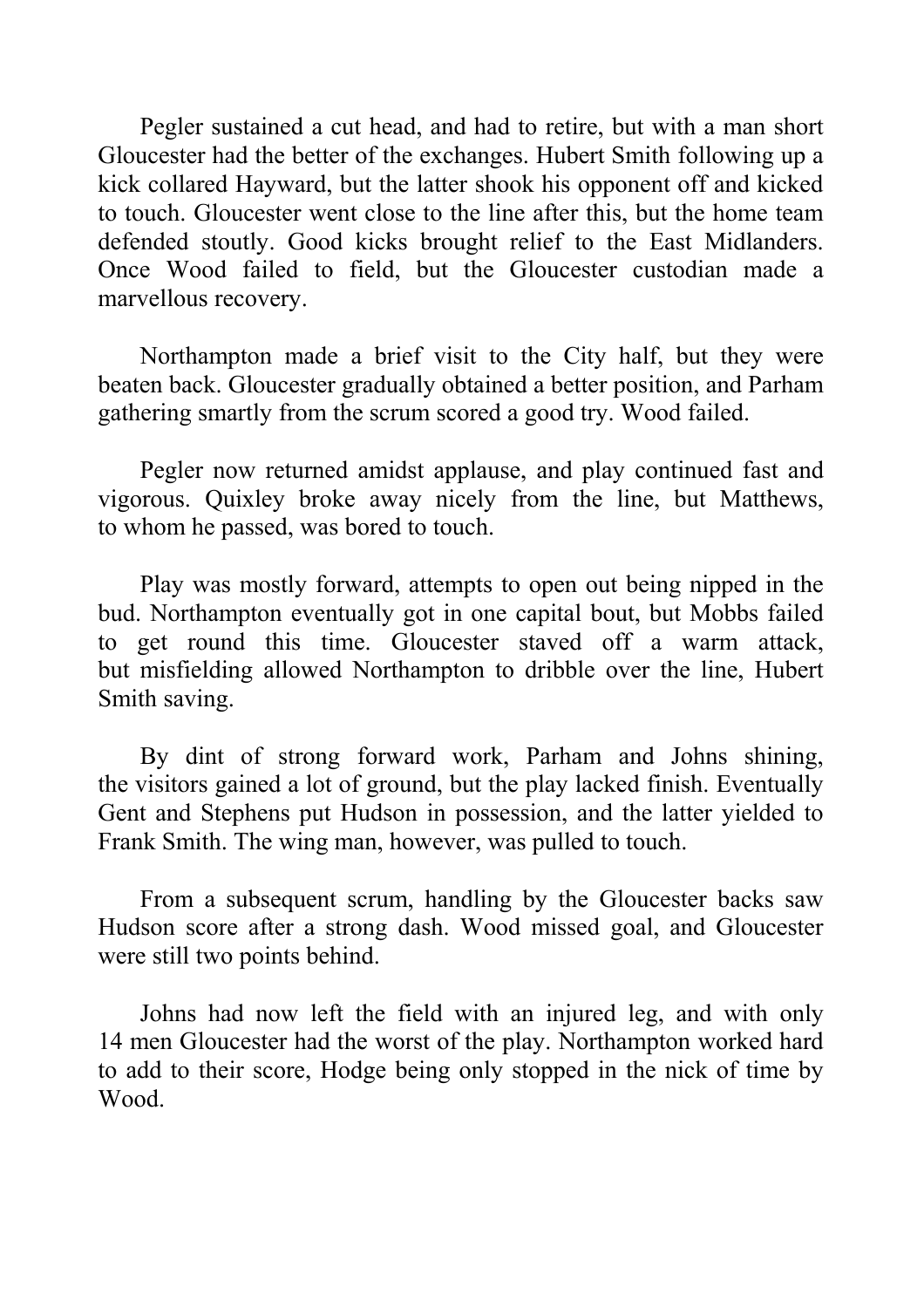The home team were not to be denied, and following some exchanges Wood crossed for Coles to convert. Both Hubert and "Whacker" Smith were crocked in tackling opponents, the former going off. Johns returned, and played centre.

Subsequent play was scrambling, in which Gloucester held their own. Little of incident occurred, back play being spoilt through faulty handling. Hubert Smith now came back, but Northampton took the game in hand, and just before the end Coles scored under the posts, the placekick failing.

> RESULT : Northampton ...... 2 goals 3 tries (19 points) Gloucester ........................ 3 tries (9 points)

### REMARKS

Northampton's big win came as a great surprise to their supporters. Victory, however, went to the better team on the day's play.

For the greater portion Gloucester were beaten forward, the home pack playing with dash and determination in the open and working strongly in the scrums. Even when Gloucester did get the ball out the Northampton wingers was generally round to spoil the passing.

Gent worked hard under difficulties, but he had a lot to contend with. For pace Gloucester were behind the home backs, Mobbs twice beating "Whacker" Smith and scoring.

There were a number of casualties during the game, Gloucester being the worst sufferers. The game was keenly fought out, but scrambling at times, especially in the second half.

The full-back play on both sides was good, but Northampton had better combination and superior speed at three-quarter. The result naturally was very disappointing to Gloucester, but there was no excuse for the defeat.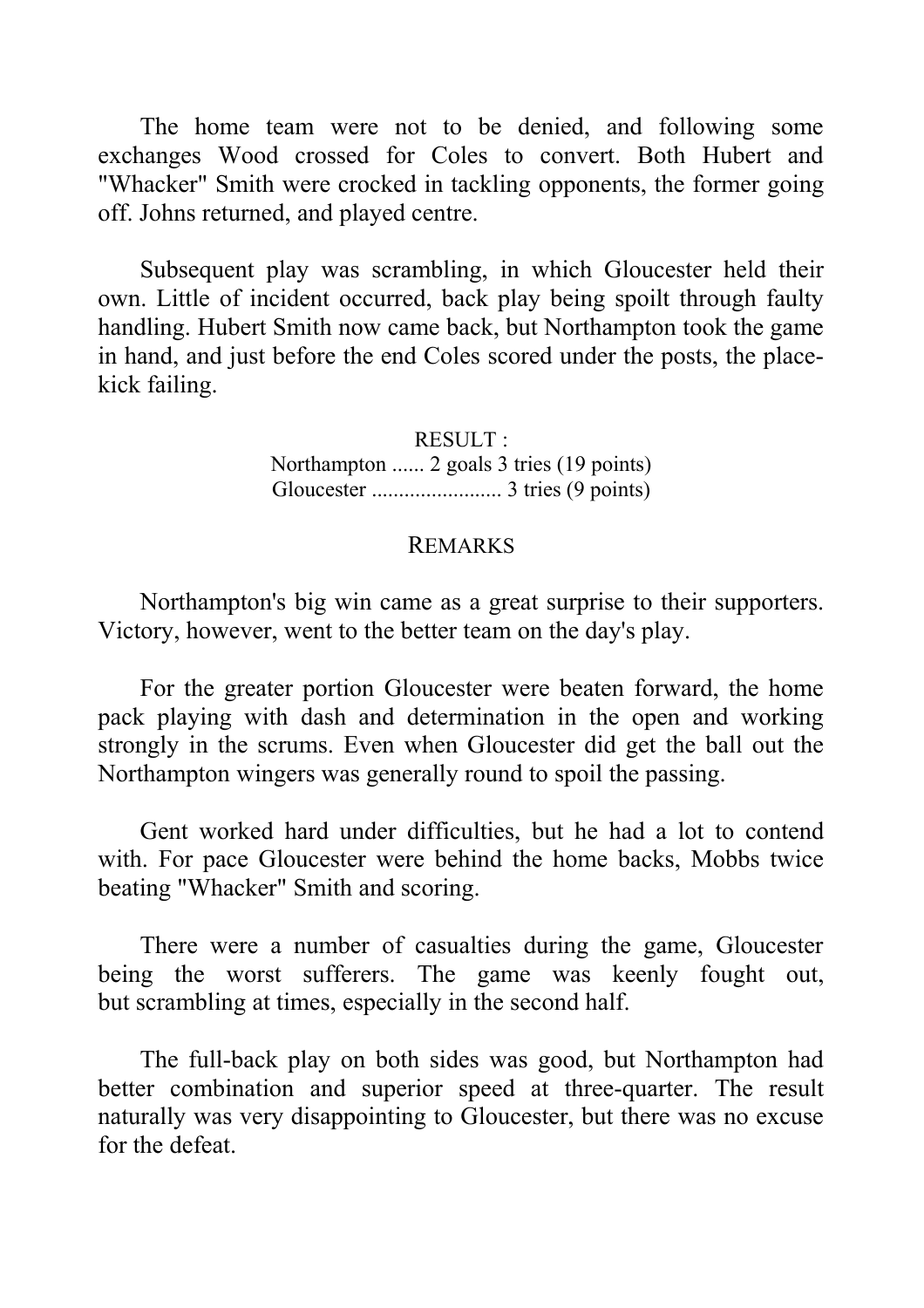To improve the side more weight is required forward. Quixley, Parham, Johns, and Merchant were good to-day, the former doing fine work in the lines-out.

### GLOUCESTER A v. TREDWORTH

# SECONDS IN SCORING VEIN

In weather more suggestive of cricket than football Gloucester A played their first match of the season at Kingsholm on Saturday, having Tredworth as their opponents.

The A team, who have every promise of being a side to be reckoned with this season, turned out as advertised, a thing that has not happened for years.

The teams were : −

Gloucester. − F. Welshman, back; F. Bloxsome, E. Hall, G. Cook, and W. Robinson, three-quarter backs; H. F. R. Arthur (captain) and W. Dix, half-backs; R. Craddock, J. Wyburn, G. Griffiths, H. Holford, W. Blackford, J. Melhuish, H. Taylor, and W. Bailey, forwards.

Tredworth. − F. Perry, back; J. Beard, L. Rudge, E. Gibbs, and H. Gunstone, three-quarter backs; E. Rudge and E. Yates, half-backs; W. Mann, H. Kirby, W. G. Biffin, T. Guy, A. Hatton, G. Price, F. Organ, and W. Pegler, forwards.

Early on the home three-quarters were well fed by Dix, but Cook held too long. Shortly after he had another chance of feeding Bloxsome on the wing, but passed badly. Perry relieved with a capital kick when pressed, and then Welshman, making a poor kick when bustled by the opposing forwards, Beard secured and scored an unconverted try in the corner.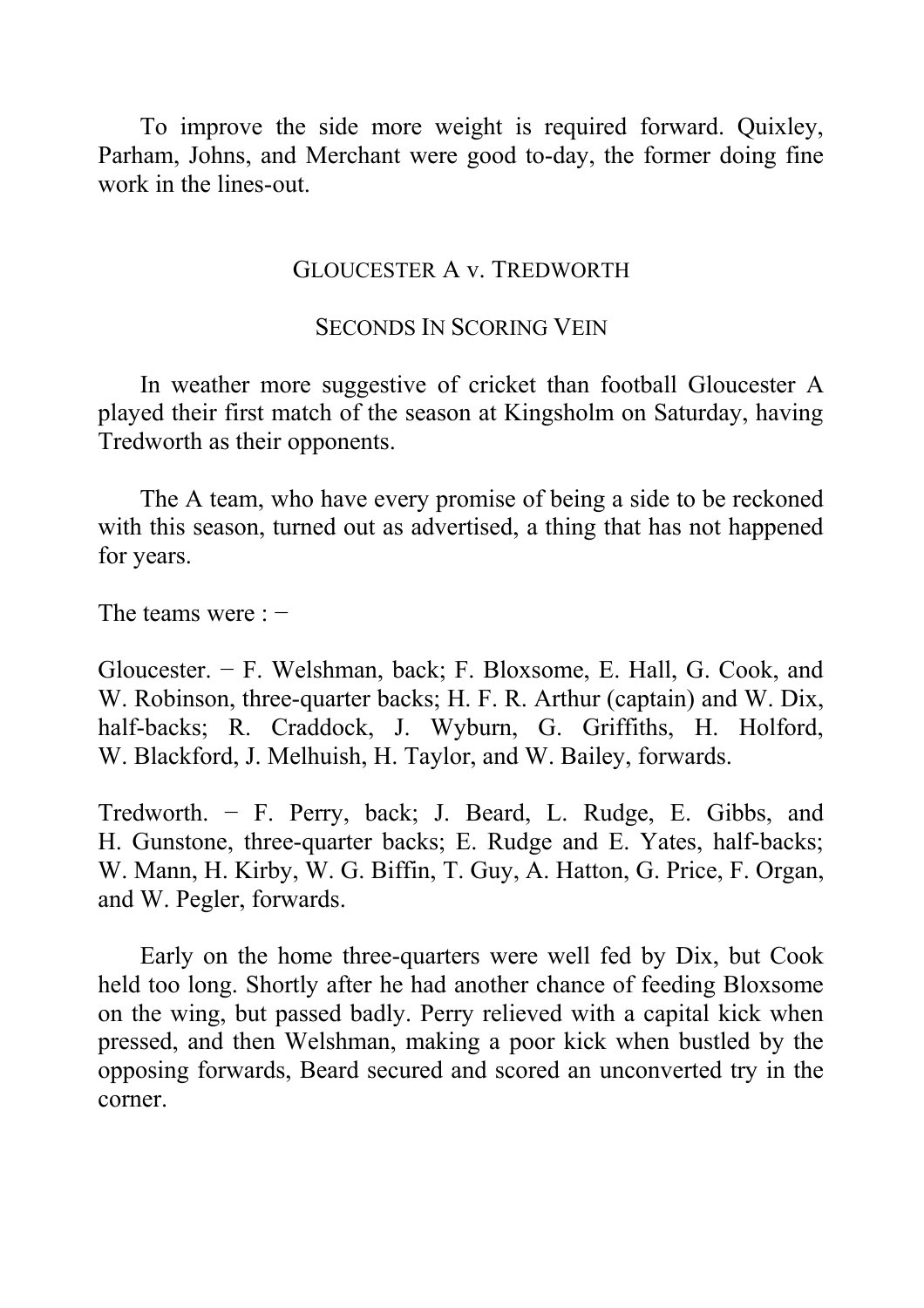Bloxsome got away nicely, but Perry effected a fine tackle. After a good opening by Cook had been thrown away, the ball came out on the other wing, and although the passing left something to be desired, Bloxsome gathered well and scored a corner try, which Welshman goaled with a splendid kick.

Holford got away capitally on his own, and although he was robbed of tangible results by seeing Bloxsome pushed into touch at the corner, he had his reward the next moment by scoring himself from the line-out. A fine round of passing among the backs, in which Dix, Cook, Robinson and Hall were prominent, ended in the latter scoring under the posts. Welshmen majorised.

Holford, by breaking through in fine style, was directly responsible for the next try, scored by Griffiths. Welshman again did the needful.

A moment later pretty combination between Cook and Hall put the latter over with an unconverted try. Dix got the ball away from the scrum to Bloxsome, who ran right away and scored on his own. Cook failed at the kick.

> HALF-TIME SCORE : Gloucester A ................... 3 goals 3 tries Tredworth ...................................... 1 try

Robinson opened the account in the second half with a try wide out, which was not converted, and a moment later from a long pass Hall secured and put Robinson in again, Welshman converting. Another beautiful bit of play between Craddock, Robinson, and Hall, saw the latter score under the posts, but no goal resulted.

The other wing had a turn after this, and Bloxsome ran in in the corner. No goal resulted.

By way of a change Dix dropped a good goal. Then Welshman was collared in possession, but the next moment relieved with a touch-finder. Even play followed for some time, then Gloucester re-asserted themselves, and Hall put Cook in after a pretty run. The kick failed.